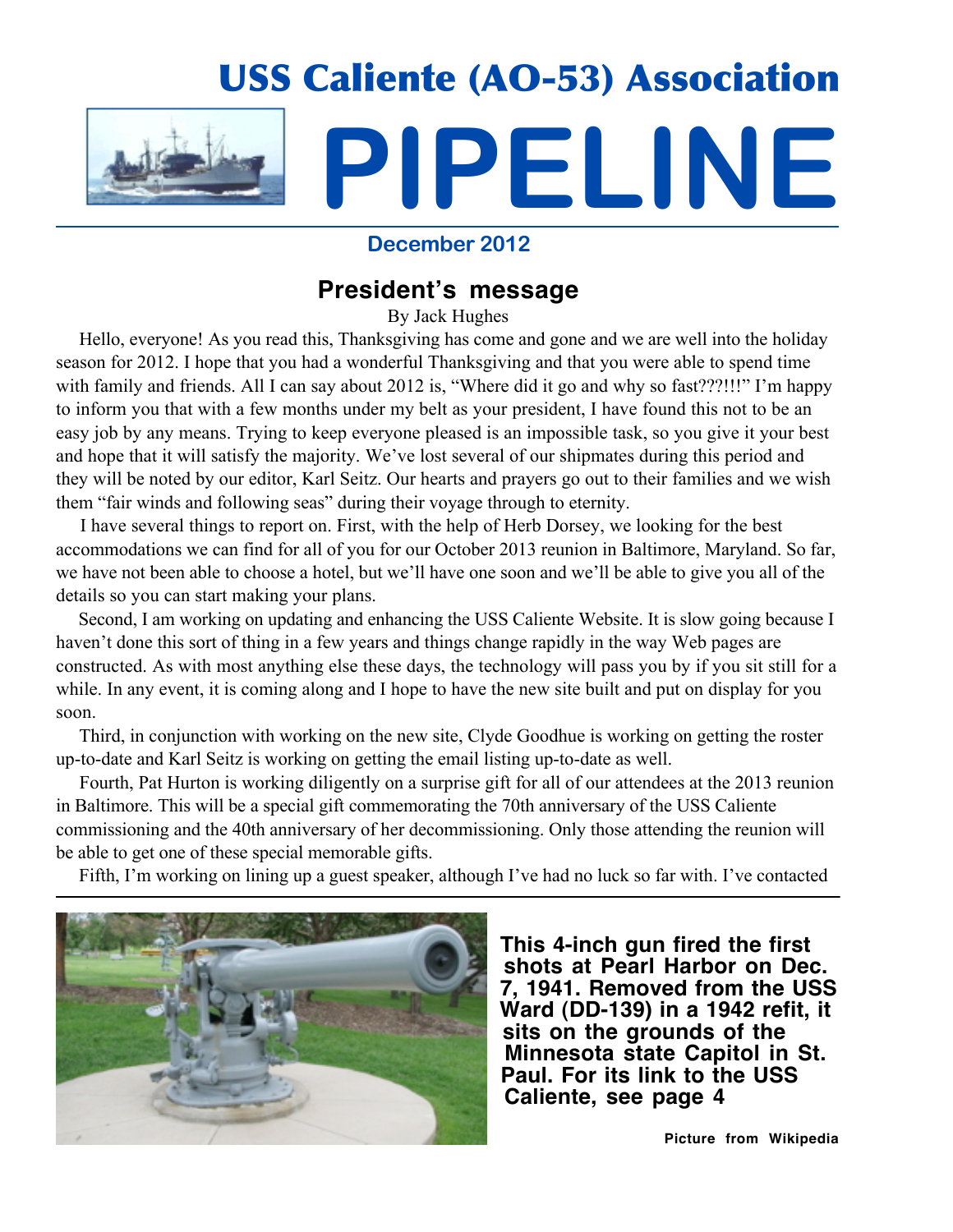the Navy League, but they have yet to reply. I'll continue trying to get someone.

 It's time now for a little remembrance and some thoughts for all of our shipmates who were victims of Hurricane Sandy that battered the U.S. East Coast in October. Our hearts go out to all of you that suffered through this terrible storm, who may have been injured or lost family members and friends, and to all of those that may have suffered home damage. We're with you in your time of need.

 This time of the year is for us to rejoice and to look forward to the New Year coming. It is time for giving and forgiving. Let us give thanks for all we have and to help those less fortunate than ourselves. Let us give thanks and also say a prayer for all of our service men and women throughout the world that protect our freedom throughout the year.

 To all of you, may you have the best of holidays. Enjoy yourselves and stay healthy and safe. May God bless all of you!

## **In Memoriam:**

 We are sorry to note the passing of a former captain of the Caliente, three other shipmates and the wife of a shipmate.

 Owen H. "Obie" Oberg, born Feb 3, 1925, died Oct. 22, 2012, in San Diego, Calif. Then Capt. Oberg commanded the Caliente from Sept. 1969 to Jan. 1971. Oberg entered the Naval Aviation Cadet Program in 1944. In 1946, after training in torpedo bombers, the Navy sent him to Guantanamo Bay, Cuba, where he trained on the golf course for two and one-half years. He remained an avid golfer well into retirement. He then served as a flight instructor until his deployment as a jet fighter pilot aboard the USS Kearsarge (CVA-33) during the Korean War. He graduated from test pilot school in 1954 and served as a test pilot before receiving a bachelor degree from Stanford University in 1957. He commanded Fighter Squadron 41 (VF-41) in 1962. He received a master of science in international affairs degree from George Washington University in 1969. After leaving the Caliente, he became commanding officer of USS Kitty Hawk (CVA-63) in 1971 and was promoted to rear admiral in 1972. He retired from the Navy in 1977. Obie is



Capt. Obie Oberg is seen on the USS Caliente and with his wife, Marge, at a Caliente ship's party in Subic Bay, Phillipines. Both pictures were taken about 1970.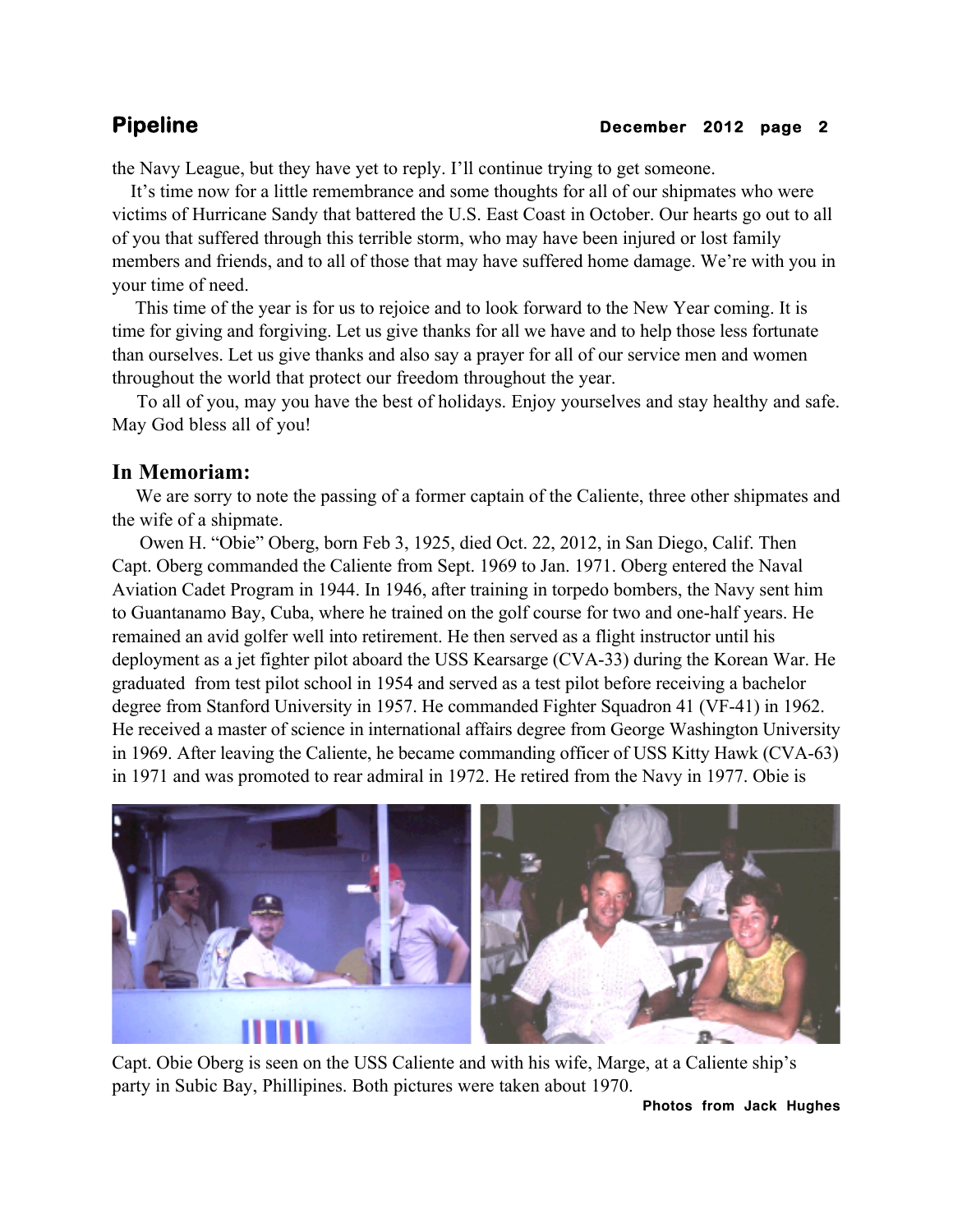survived by his wife of 67 years, Marge; and four children; nine grandchildren and four greatgrandchildren. He was buried in Miramar National Cemetery, San Diego.

 Paul N. Cirafesi, born May 23, 1923, died March 16, 2012, in Norristown, Penn. Paul served on the Caliente from 1943 to 1945 as a BM2. He later served in the Merchant Marine during the Vietnam War. He is survived by his wife Regina and more than 75 nieces and nephews.

 Richard C. "Spider" Irwin, born Nov. 8, 1940, died Oct. 29, 2012, in Springfield, Mo. Spider served on the Caliente from 1962 to 1963 as a DC3. His memory about serving on the Cal during the Cuban Missile Crisis appeared in the June 2012 Pipeline.

 We belatedly note the death of Edward J. Kombol, born June 10, 1949, died Nov. 20, 2010. Edward served on the Cal from 1970 to 1972 as a RM2. He was a resident of Reedsport, Ore.

 Julie Ronquillao, wife of Miquel Ronquillo, died Nov. 20, 2012. Miquel served on the Cal from 1958 to 1961 as a RM2. They lived in Nogales, Ariz. Miquel is a Pipeline contributor.

# Dues:

 Treasurer Pat Hurton reminds that 2013 dues are payable by Jan. 15. Make checks to The USS Caliente Association and mail to Pat Hurton, 156 Greenfield Drive, Chico, CA 95973-0185



USS Caliente Association President: Jack Hughes Vice President: vacant Treasurer: Pat Hurton Pipeline Editor: Karl Seitz



 The Pipeline is the official quarterly newsletter of the USS Caliente Association. It is a place to share your memories and pictures. Please send them via e-mail to seitzao53@gmail.com or by regular mail to Karl Seitz, 1212 30th St. South, Birmingham, AL 35205-1910.

 Association dues are \$10 per year due Jan. 1, payable by Jan. 15. Checks should be made out to The USS Caliente Association and mailed to treasurer Pat Hurton, 156 Greenfield Drive, Chico, CA 95973-0185.

 Jack Hughes can be reached at 44041 Fieldstone Way, California, MD 20619-2097 or hughesjm@yahoo.com

Masthead picture of USS Caliente (AO-53) used with permission of Dan Davis.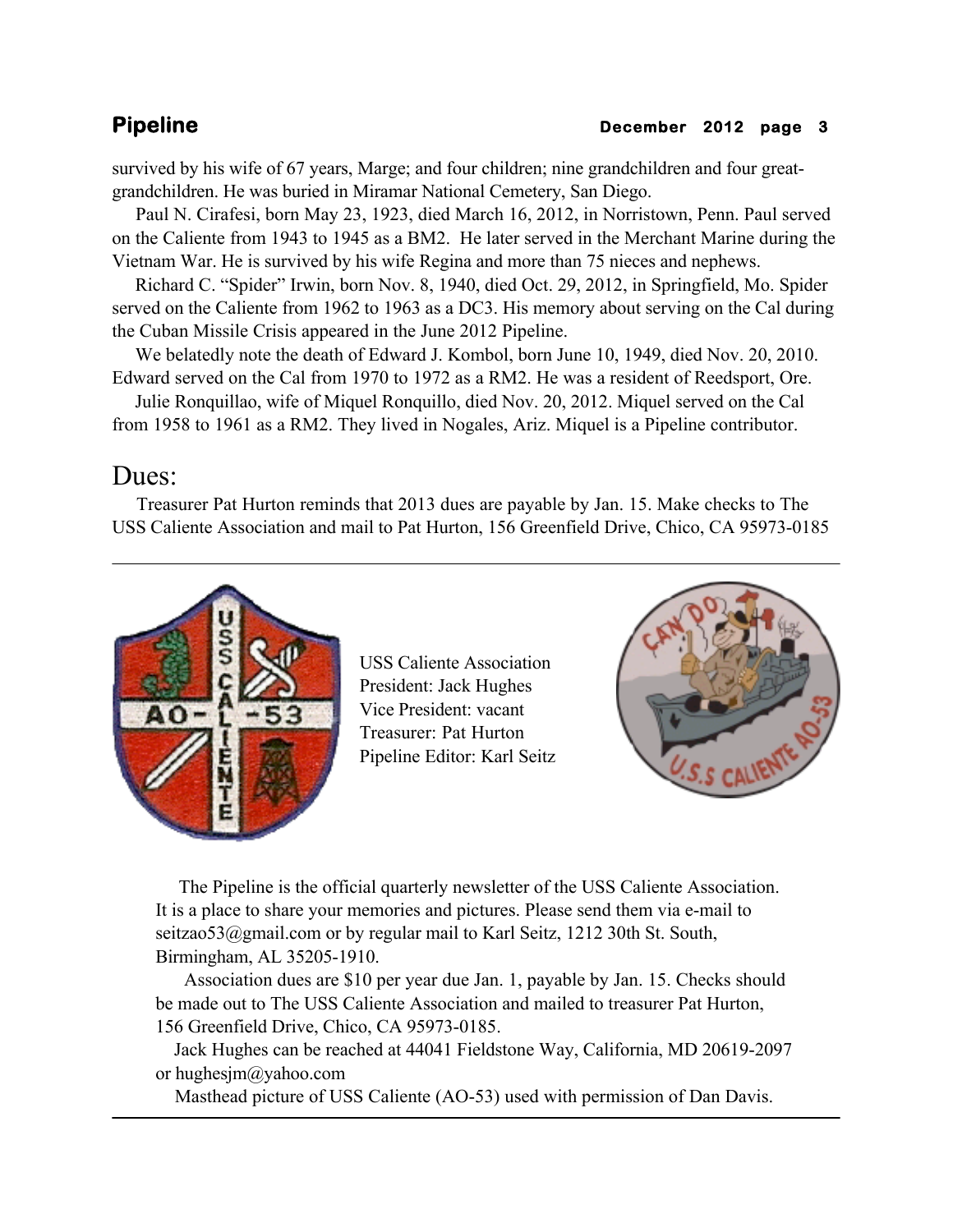### April-May-June 2012

## **Pipeline December 2012 page 4**

THE TIN CAN SAILOR

### CAPTAIN O. WILLIAM GOEPNER, U.S.N. Commanding Officer Recruit Training Command CAPTAIN GOEPNER began his naval career at Northfour years of NROTC training he was commissioned Ensign in 1934. In 1940 he was assigned to sea daty in the USS Ward (DD 139) as First Lieutenint, Gunnery Officer, and Executive Officer. As the Officer of the Deck in the WARD patrolling off Pearl Harbor about an hour before the infamous attack, he gave the order to commence firing on a Japanese submarine, as a result, is credited with firing the first shat in World War H. From 1942 to 1944 Captain Gorpner commanded USS DAVIS (DE 129), the USS MAJOR (DE 796) in both Atlantic and Pacific Theaters. In 1945 he was ordered as Commander, Escort Squadron ONE. Subsequent to World War II his first shore duty began as Deputy Commandant, USAFI, Machson, Wisconsin, and a course of instruction at the U.S. Naval General Line School, Monterey, California. Early 1949 found him at sea again in command of JOHN R. PIERCE (DD 753) Atlantic Fleet. From 1950 to 1955 he served as an instructor General Line School at Monterey, Armed Forces Staff College, Norfolk, Virginia; Staff of Commander FIRST Fleet. In 1955 he was selected for promution to Captain and ordered to duty in the Office of the Chief of Naval Operations. He took command of USS CALIENTE (AO 53), a Pacific Fleet Oiler, in 1958. For combat service is World War H, Captain Goepner was awarded the BRONZE STAR MEDAL and the Unit Commendation Ribbon.

# **A Caliente link to the attack on Pearl Harbor**

 Although the USS Caliente didn't come into existence until 1943, it has a link to the 1941 attack on Pearl Harbor. The link is O. William Goepner, who was captain of the Cal from March 1958 to June 1959. In fact, Goepner, as a lieutenant (junior grade), ordered the first shot fired by either side on Dec. 7, 1941.

 At the time, Goepner was gunnery officer on the USS Ward (DD-139). The Ward was patrolling the entrance to Pearl Harbor early on that fateful Sunday morning. The old four-stack destroyer had already searched for what was thought to be a miniature Japanese submarine before



A reminder if you are on Facebook, President Jack Hughes has created a Facebook group for former crew members of the USS Caliente (AO-53) and their families.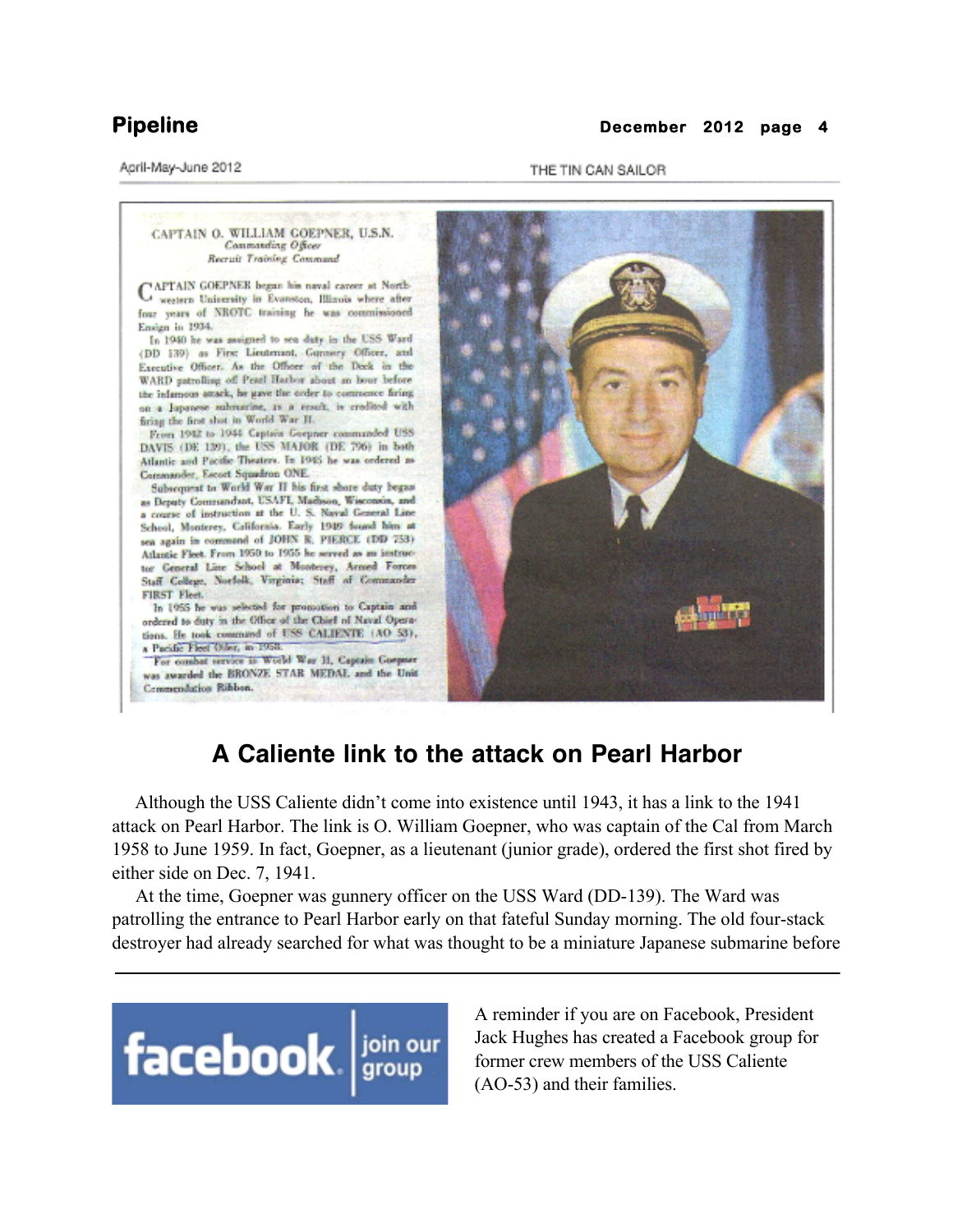Goepner began his watch as officer of the deck. However, contact had been lost, perhaps because of the darkness.

 After the ship ended general quarters, Goepner began his watch. Accounts differ on whether the Ward's lookouts or lookouts on the USS Antares (AKS-3), which was approaching the harbor with a barge in tow, were first to spot a second sub trying to sneak into Pearl Harbor in the Antares' wake. But it was the Ward that went in pursuit, returning to general quarters.

 At his captain's direction, Goepner ordered the forward gun to fire at the sub. The first shot missed, but a second shot hit the sub's conning tower. That apparently finished the sub, but the Ward followed up with depth charges and a PBY patrol plane also bombed the sub, its pilot even claiming credit for the kill in his report. Unfortunately, neither the Ward's report nor the pilot's report traveled up through the chain-of-command bureacracy fast enough to alert the ships sitting in the harbor. Japanese aircraft attacked 70 minutes after the sub was sunk.

 Goepner has another distinction: He probably had more Caliente sailors serve under his command at some point in their Navy careers than any other Caliente skipper, although most of those sailors don't know it.

 After leaving the Caliente in 1959, Capt. Goepner became commander of the Recruit Training Command at the Naval Training Center, San Diego. Some time after mid-1962, he apparently moved up to commander of the entire training center. Between 1959 and his retirement in 1964, thousands of sailors underwent recruit training and a lesser number attended specialized schools while he was in command. A number of them joined the Caliente crew.

Capt. Goepner died Jan 19, 1982, in Coronado, Calif. He was 70.

 The article from The Tin Can Sailor that precedes this article and the initial information that Capt. Goepner had served as commander of recruit training came from Andy Anderson, BT3, who served on the Cal from 1959 to 1962. Additional information comes from a variety of sources.

## **A response to questions from Robert George Bateman**

By Ron Hagen, MM3

## 1965-67

 I was on board the Caliente when BT2 Bateman and his brother were part of the crew. Nice guys. Both were great crew members. Hard workers. We had many laughs together. I am addressing their query in the September Pipeline about our possible exposure to Agent Orange while on Caliente.

 I left the Caliente in June 1967 and went on shore duty in Danang, Republic of Vietnam, until August 1968 when I was separated from the Navy after four years of service with approximately two years on the Caliente. I also helped a friend whose husband passed away from non-Hodgkins lymphoma with her wrongful death Agent Orange claim. While he was not on the ground in Vietnam (too young) he served on the Korean DMZ on patrols in the late '70s where AO had been widely sprayed as a defoliant in the '60s and then on Johnson Atoll where Agent Orange was stored before disposal. He was a explosives ordinance technician in the Army.

I researched it quite extensively. Another reason I did so was because I had experienced a